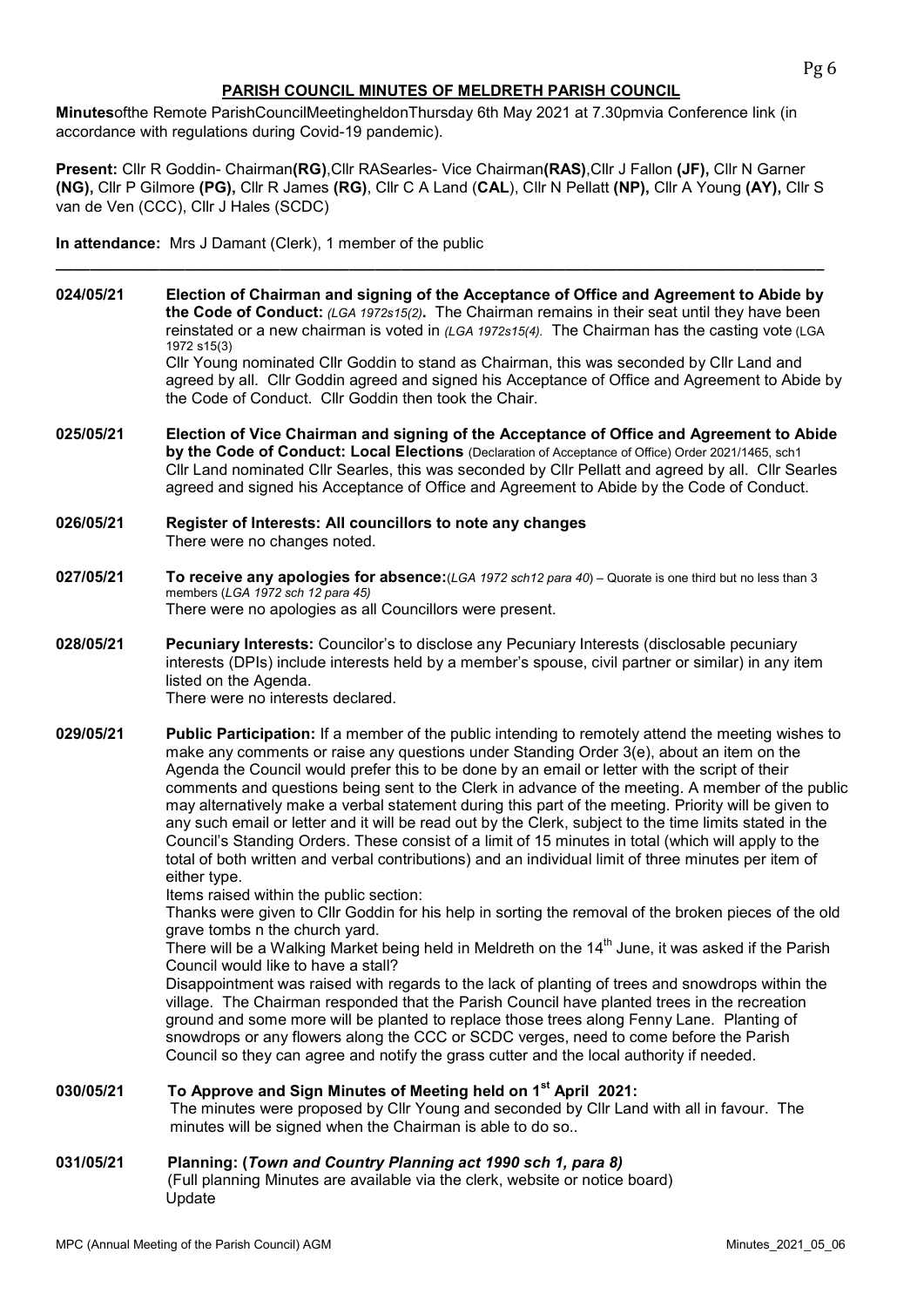#### 032/05/21 Election of Planning Committee:

It was proposed by Cllr Goddin to keep the Planning Committee the same, this was seconded by Cllr Land and agreed by all. The Planning Committee will consist of Cllrs Goddin; Searles; Gilmore; Land and Pellatt.

#### 033/05/21 Nomination to the following: Working Groups/Key representatives and Trustees: See appendix 1

Burial Ground Working Party Triggs Charity (education) Representative Finance Working Party Village Hall Representative Complaints and Personnel Working Group Parish Charities Representative Meldreth Recreation Ground Working Party Melwood Conservation Representative Policies Working Group **River Mel Restoration Representative** River Mel Restoration Representative Tennis Club Working Group Tree Warden Churchyard Wall Working Group<br>
Flood Avoidance Sub Committee Manuel Representatives<br>
Carbon Emissions Working Gi MAYD Representative Highways Working Group

Meldreth Futures Working Group **Parish Paths Partnership (PPP) Representative** Traffic Working Group **Mary Course School Fund Representatives** Mary Course School Fund Representatives Carbon Emissions Working Group

> There were the following amendments to the list. Complaints and Personnel Working Group will be renamed Human Resources Working Group. Meldreth Futures Working Group will be renamed Community Projects Working Group Mettle Hill to be disbanded until it is needed. Tennis Working Group to be disbanded. Cemetery to be the Burial Ground Working Group

> Cllr Goddin reported that Mrs Clare Silver has now resigned from the Meldreth Futures Working Group.

It was proposed by Cllr Goddin to keep the responsibilities the same, with the few amendments on names, this was seconded by Cllr Land and agreed by all.

# 034/05/21 Proposal for 25k houses in the Meldreth area by Thakeham Developer Update from Cllr Young and James (South West Cambridge Action Group (SWCAG)) Cllr Young reported that there have been some public meetings but there are no actions needed at thei point.

# 035/05/21 Melbourn Conservation Area:

Clerk to enquire if Meldreth's response was noted. Action: Clerk and the Mechanic Clerk

# 036/05/21 Covid-19:

Cllr James reported that it is quiet at the moment, however as mentioned by government with regards to Covid, there may be a further need for the services.

# 037/05/21 Recreation Ground:

Report from Cllr Fallon

- Equipment inspection report Cllr Fallon reported that there are concrete posts in the ditch behind No. 4 Howard Road. Clerk to enquire with SCDC to get them removed.
	- Action: Clerk
- Clerk will check the spring horse foot rest. Action: Clerk Action: Clerk
- Matting to be placed in areas where the footfall is high Kick Wall, Basketball areas, zip wire and some of the gates around the play area. Cllr Gilmore and Clerk will look at what is needed. It was proposed by Cllr Goddin that matting can be purchased as long as they are within the Clerk's allowance, this was seconded by Cllr Gilmore and agreed by all. Action: Clerk/PG

#### 038/05/21 Recreation Ground Plan (RGWG: Cllrs CAL, JF and PG)

The plan has been circulated to all councillors. Update from the RGWG with further actions needed.

- Play Tower will be installed in June.
- Play balls have been removed and reinstalled near the spring animals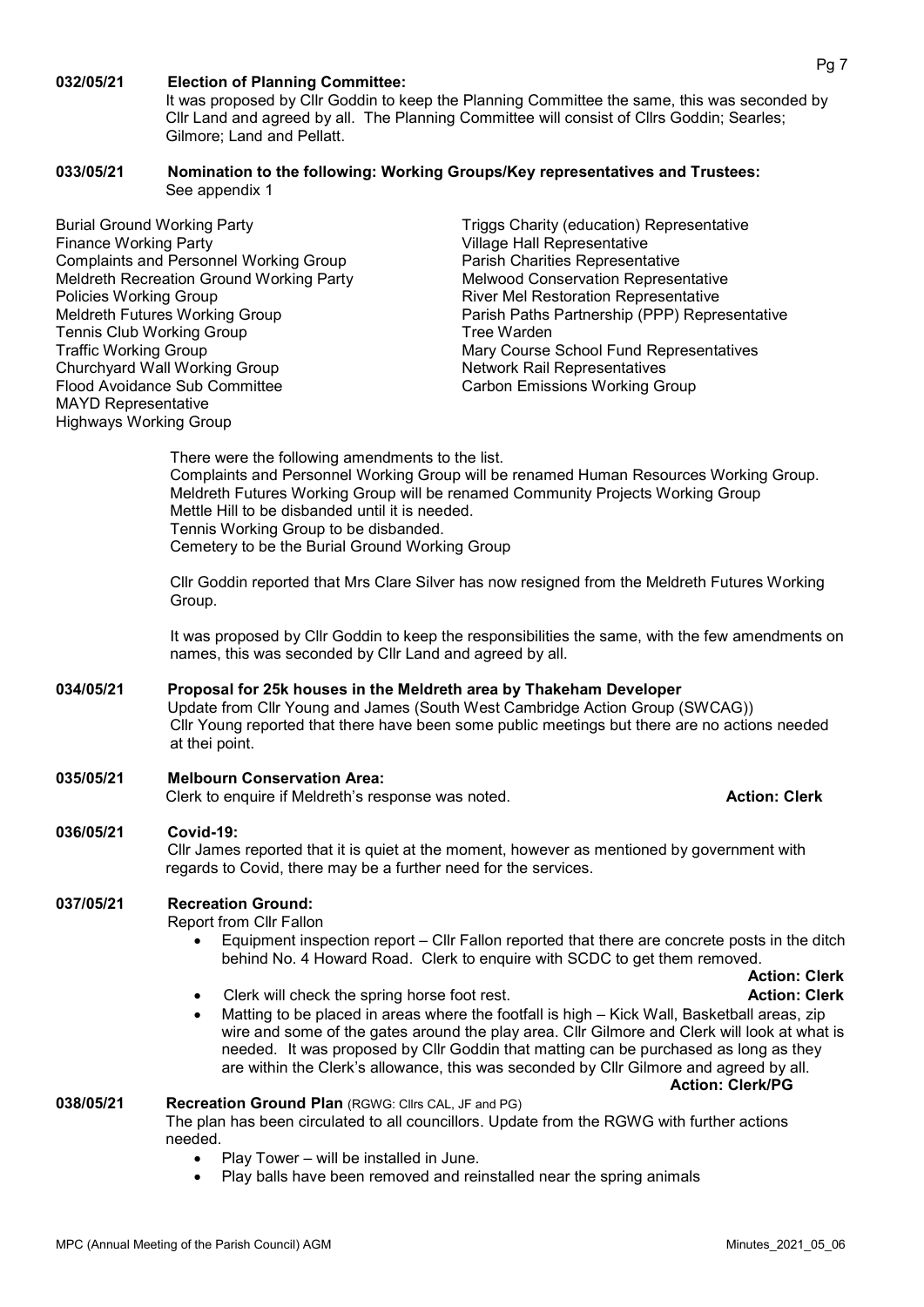Dog Fouling – It was agreed to place dog signs at all the entrances to the recreation ground. Cllrs Land and Fallon to look at signs to decide what would be needed, it was also agreed to have them double sided. Agenda item for June. **Action: JF/CAL** -

### 039/05/21 Adult Gym Equipment:

Decision on Equipment (Cllrs Goddin and Gilmore have seen the tenders)It was proposed by Cllr Gilmore to accept the tender from Air Fitness for six pieces of equipment, this was seconded by Cllr Young and agreed by all. Action: Clerk and agreed by all.

The question on placement of the equipment needs further discussion. Cllr Pellatt has concerns with regards to the distancing of equipment and the football pitch. It was suggested by Cllr Goddin that the RGWG and Cllr James take another look at where these pieces of equipment can be placed. **Action: RGWG/RJ placed.** Action: RGWG/RJ **Placed.** Action: RGWG/RJ **Placed.** 

It has already been agreed that the funds will come out of the community benefit account and the monies will be replaced once the S106 has been received for 79 High Street, where part of the agreement was for Adult Gym Equipment. This was proposed by Cllr Goddin and seconded by Cllr Land, agreed by all.

#### 040/0521 Traffic Working Group:

Cllr Gilmore reported that the speed camera data has been sent to all councillors and will be sent to Meldreth Matters. The traffic survey is still to be done, this has been held up due to covid and lack of traffic movements. Projects for the next LHI 2022/23 to be looked into. One of the reasons given for the failure of the latest LHI was that one chicane would not be enough to help with the speed restrictions along Whitecroft Road. It might be worth replying but have two chicanes or to look at something else that may help with lowering speed along Whitecroft Road. Cllr Gilmore asked all Councillors to think about what they think may help and send their suggestions to her so she can collate and bring to the next meeting. The next control of the next of the next meeting. There is also another scheme being put forward which is the '20 Plenty Scheme', this is within the Cambridge Briefing note which was emailed to all councillors on the  $4<sup>th</sup>$  May. Again can all councillors look at this and send in there suggestions to Cllr Gilmore so she can put together a report. At the moment it is asking for Parish Council's if they are in support of the scheme. Agenda item **Action: PG/All Clirs** Action: PG/All Clirs Action: PG/All Clirs Action: PG/All Clirs

#### 041/05/21 Village Infrastructure:

 Update on the verge maintenance opposite the railway station at the corner of Station Road and Whitecroft Road and who is responsible for the maintenance. Clerk is looking at Land Registry website. There is also some confusion with the verge further towards the chicane in regards to ownership. There are some self seeding trees and shrubbery in this area as well. The clerk will extend the search to cover the whole verge area on that side of the High Street leading from the corner of Station Road down the High Street towards the chicane.

#### Action: Clerk

 The Clerk has reported the footpath at the new development along Whitecroft Road to the Planning Officer Karen Pell-Coggins and Mr Sean Gentle as there are also issues with the ditch. Photographs have also been sent to them with regards to the state of the new footpath as it is pooling water in certain areas, left over shrubbery which may need clearing and wire embedded into the ground which needs removing. There is also a lot of debris in the ditch just before it becomes the protected water course. Clerk to keep updated on progress. **Action: Clerk** 

The installation of the two benches at the village hall have now been completed.

#### 042/05/21 Correspondence and Clerk's Report

- The computer has been looked at and the report is that it will need some further maintenance. The external hard drive is now full, Clerk to get a temporary stick to update material. Once the office has been cleared and the Assistant clerk's work station has been set up then a further check will be needed and a more permanent solution for back up found. Action: Clerk
- Zoom Meetings Update. The government has declined the move for virtual meetings to continue therefore the Parish Council will have to resume face to face meetings as of the  $7<sup>th</sup>$  May. The main room of the village hall is available for the meeting on the  $3<sup>rd</sup>$  June and if social distancing has ceased as of the  $21<sup>st</sup>$  June, then the meetings can resume in the green room. However, if that is not the case another date or venue will be needed to hold meetings from July 2021. **Action: Clerk Action: Clerk**
- A smart meter is being installed in the pavilion in June **Action: Clerk**

Pg 9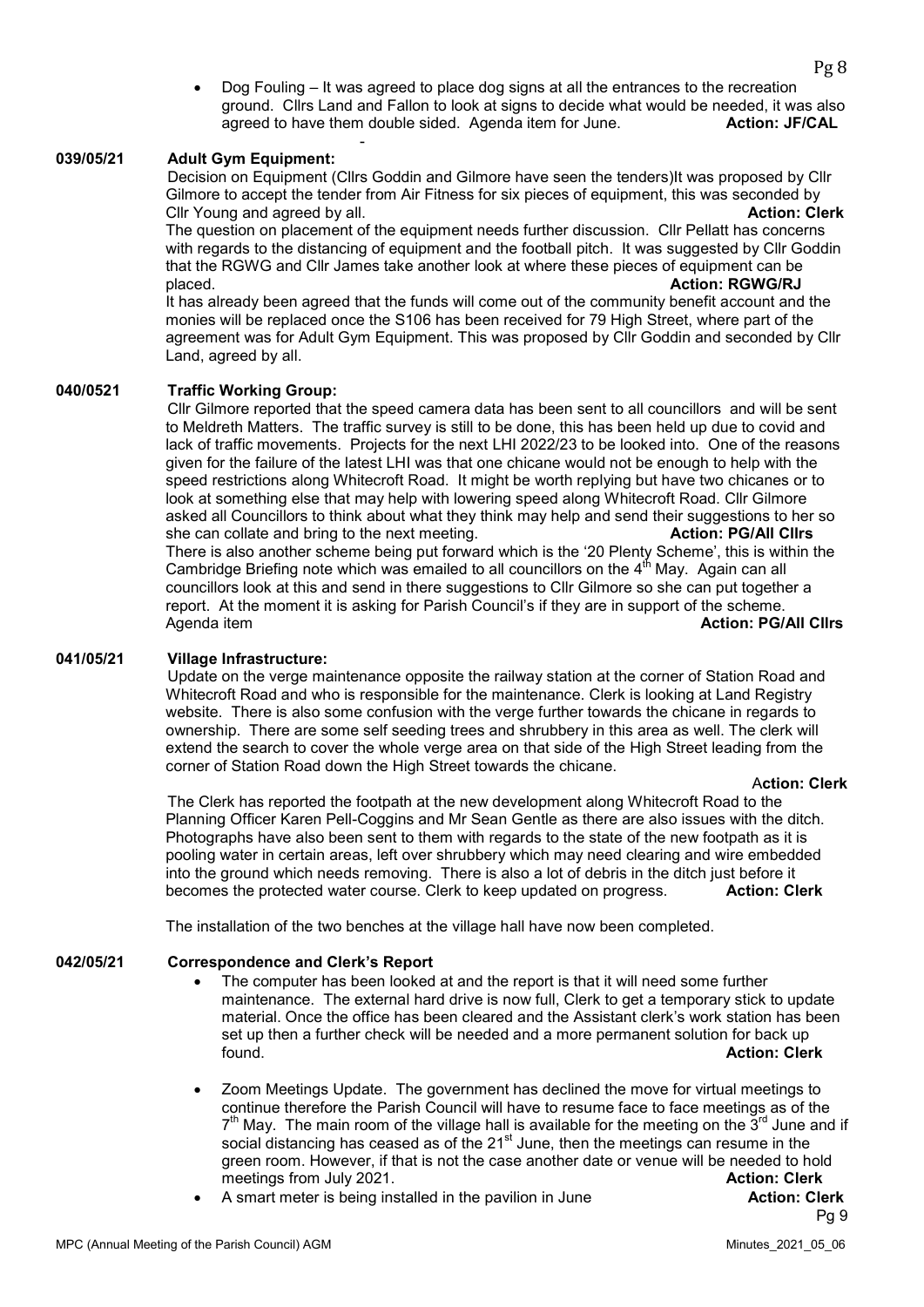043/05/21 Application for funding from Meldreth Primary School PTA for refurbishment of the swimming pool (LG(misc prov)A 1972 s19))

It is estimated the total project will cost around £20,000. It was proposed by Cllr Young that the Parish Council give a financial contribution of £2,500 toward the swimming pool project as long as the project goes through, this was seconded by Cllr Land and agreed by all. It was proposed by Cllr Goddin that the funds for this project are taken from the Community Benefit fund, this was<br>seconded by Cllr Young. Clerk to notify the PTA. seconded by Cllr Young. Clerk to notify the PTA.

#### S044/05/21 Finances and payments: April 2021

To receive details of cheques/bacs to be drawn on the Parish Council's account as detailed or amended by late payments. To approve payments. LGA LocalGovernment Act; TCA Telecommunications Act; OSA Open Spaces Act; PHA Public Health Act; PCA Parish Council Act; RTRA Road Traffic Regulations Act.

#### Payments already paid:

| Payee                      | Amount £ | Vat £                                  | <b>Description</b>                   | <b>Power</b>   |
|----------------------------|----------|----------------------------------------|--------------------------------------|----------------|
| Salaries, HMRC,<br>Pension |          | Employees payments for April 2021<br>O |                                      | LGA 1972 s112  |
| Haven Power                |          | DD                                     | Street lighting power April 2021     | PCA 1957 s3    |
| DP Garden Services         | £721.66  | 0                                      | Grass cutting April 2021             | OSA 1906 s9/10 |
| 34SP                       | 95.40    | 0                                      | Hosting for website<br>LGA 1972 s133 |                |

### Payments awaiting approval

|                     | <b>Gross</b> | Vat          |                               | <b>Power</b>  |
|---------------------|--------------|--------------|-------------------------------|---------------|
| <b>SLCC</b>         | 208.00       | 0            | Agreed Jan 2021               | LGA 1972 s133 |
| <b>CAPALC</b>       | 567.33       | $\mathbf{0}$ | Membership 2021/22            |               |
|                     |              |              |                               | LGA 1972 s133 |
| Proludic 50%        | 8912.05      | 1485.34      | Play equipment (Tower)        | LGA 1976 s19  |
|                     |              |              |                               |               |
| <b>CAPALC</b>       | 567.33       | $\Omega$     | Annual Membership and DPO     | LGA 1972 s144 |
| Archive UK          | 48.00        | 8.00         | Shredding of office paperwork | LGA 1972 s133 |
| <b>LGS Services</b> | 203.40       | 33.90        | <b>Payroll Services</b>       | LGA 1972 s133 |
| J Damant            |              |              | Additional item (Expenses -   | LGA 1972 s113 |
|                     |              |              | zoom, fuel)                   |               |
|                     |              |              |                               |               |
|                     |              |              |                               |               |
|                     |              |              |                               |               |

It was proposed by Cllr Goddin to approve all payments, seconded by Cllr Searles and agreed by all.

# 045/05/21 Audit for 2020/21:

Deferred until June. Need to complete the fixed asset register. **Action: Clerk** 

### 046/05/21 Councillor Reports:

Cllr Goddin

There has been some damage to some of the tombs and monuments in the church graveyard, The wardens notified the Chairman and Clerk. The stone debris will be removed and the monument will be stored in the Parish Council shed. Clerk will try to find the family to see if they wish to restore the monument. **Action: Clerk** 

There has also been some discussion with regards to replacing the tree that was taken down due to disease. Church Wardens will put in an official request to the Parish Council as agreement to maintain and add onto the survey will need to be agreed.

There has also been planing of snowdrops around the church and village. In principal the Chairman can see no concern over this activity but he stressed that a request needs to come to the Parish Council as other matters need to be discussed such as the areas being proposed so that the clerk can contact the grass cutter and in some cases the Local Authority.

Cllr Goddin was also concerned with regards to some of the comments that were made in the public section in that the Planning Committee do not put Meldreth first, this is not the case the Planning Committee can only make recommendations to SCDC on any planning application that they are presented with. The final decision will always be made by the Local Authority.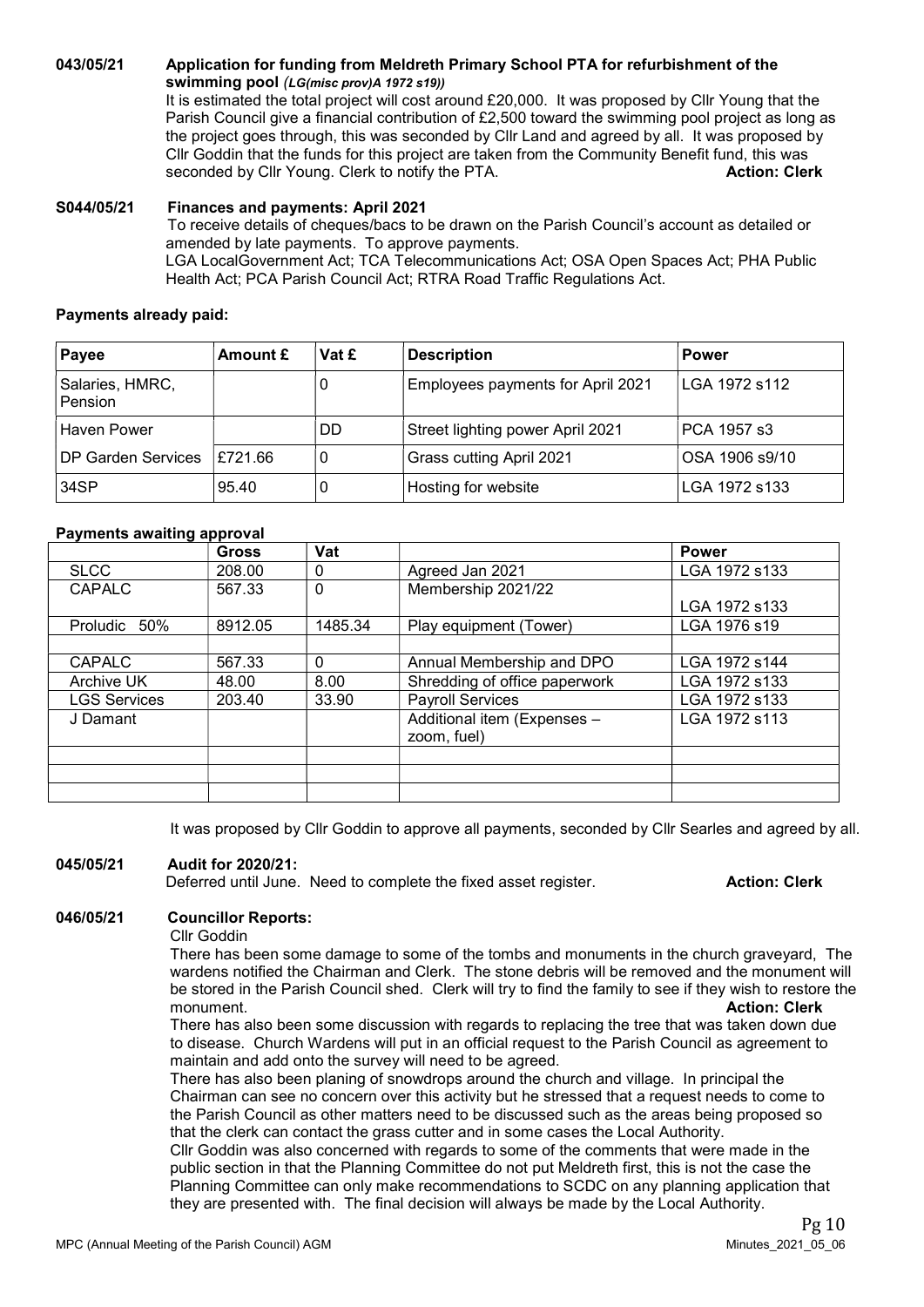|           | Cllr Gilmore<br>Highways England are preparing a survey throughout the UK, this could be the van that many<br>people have witnessed going around the village.<br>Cllr James                                                                                                                                                                                                                                                                  |
|-----------|----------------------------------------------------------------------------------------------------------------------------------------------------------------------------------------------------------------------------------------------------------------------------------------------------------------------------------------------------------------------------------------------------------------------------------------------|
|           | There is a consultation for the East West Rail, Cllr James will send the link to all councillors who<br>can respond as individuals. There is no clear route at the moment.<br>Cllr Young                                                                                                                                                                                                                                                     |
|           | The notice boards (MVA) board is in hand.                                                                                                                                                                                                                                                                                                                                                                                                    |
|           | Cllr Land<br>Is there any possibility to have a defibrillator near West Way. Could a red telephone box be<br>purchased to do this and be placed near the cross roads at Fenny Lane. It was suggested that<br>Cllr Land speak to Meldreth Futures.<br><b>Action: CAL</b>                                                                                                                                                                      |
| 047/05/21 | Annual Meeting of the Parish (village meeting): see also item 016/04/21<br>Meeting to be held in the Village Hall on the 20 <sup>th</sup> May at 7.30pm. This is not a Parish Council<br>meeting but a meeting held by the Chairman of the Parish Council for residents to discuss matters<br>and to be informed as to what has been happening within the parish over the past two years.<br>There was no meeting last year, due to covid19. |
| 048/05/21 | <b>Agenda Items for Next Meeting:</b><br>20s Plenty speed consultation<br>Speed restrictions for Whitecroft Road<br>Land Registry for the verge along the High Street opposite the Station                                                                                                                                                                                                                                                   |
|           | Churchyard<br>Footpath and ditch near the new development along Whitecroft Road, abutting Howard Road<br>Adult Gym Equipment location on the Recreation Ground<br>Dog Fouling signs                                                                                                                                                                                                                                                          |
| 049/05/21 | <b>Next Meeting:</b><br>Next meeting on 3 <sup>rd</sup> June 2021                                                                                                                                                                                                                                                                                                                                                                            |

There being no further business the Chairman closed the meeting at 21.35pm

Chairman: \_\_\_\_\_\_\_\_\_\_\_\_\_\_\_\_\_\_\_\_\_\_\_\_ Date: \_\_\_\_\_\_\_\_\_\_\_\_\_\_\_\_\_\_\_\_\_\_\_\_\_ For theavoidanceofdoubttheonly legally acceptableversionoftheMinutesof MeldrethParishCouncil arethosesignedinPublic